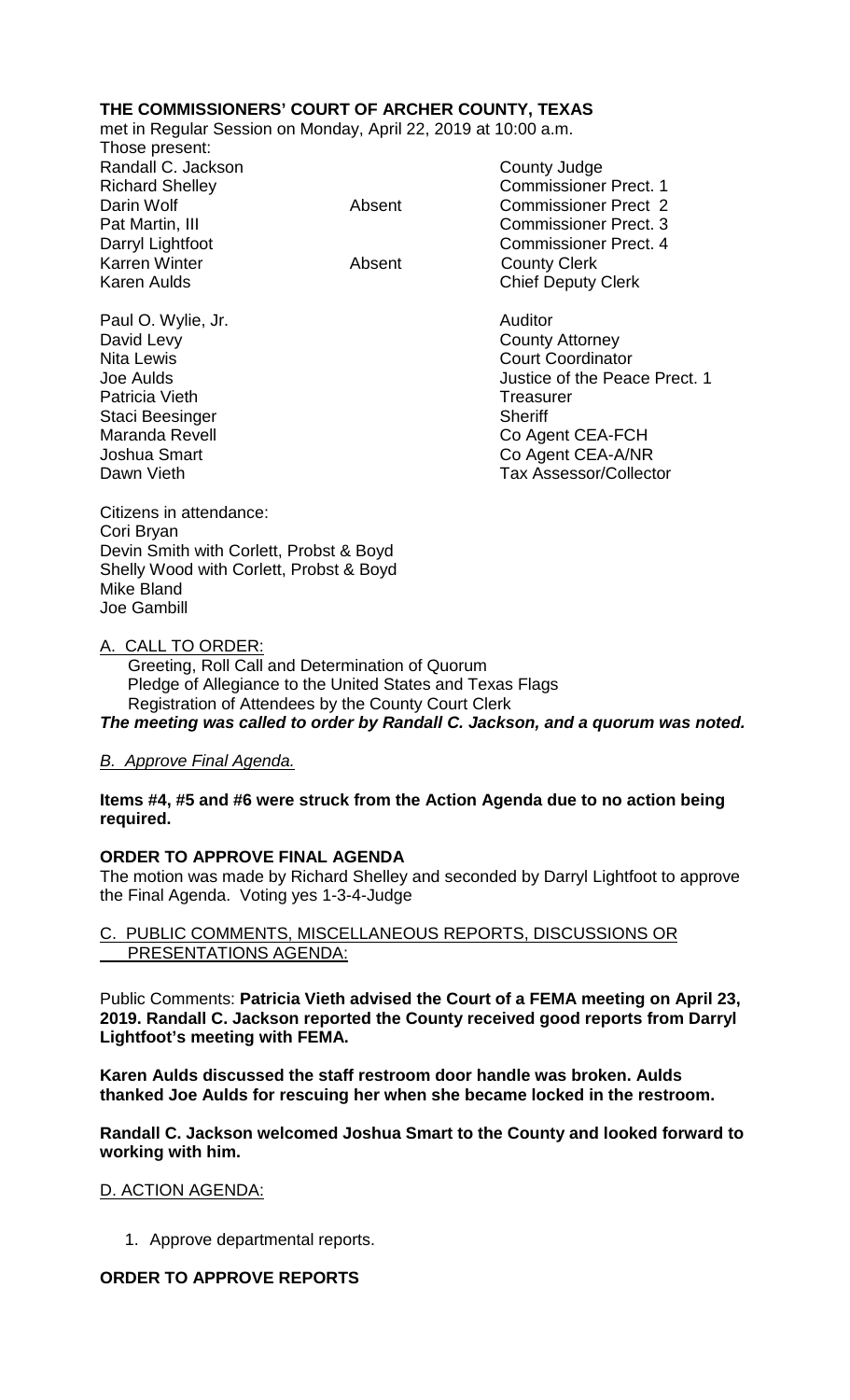The motion was made by Pat Martin, III and seconded by Richard Shelley to approve departmental reports: Sheriff; Indigent Health and Treasurer. Voting yes 1-3-4-Judge

2. Approve vouchers for payment.

### **ORDER APPROVING VOUCHERS**

The motion was made by Darryl Lightfoot and seconded by Richard Shelley to approve vouchers for payment. Voting yes 1-3-4-Judge

3. Approve payroll reports.

#### **ORDER APPROVING REPORTS**

The motion was made by Randall C. Jackson and seconded by Darryl Lightfoot to approve payroll reports. Voting yes 1-3-4-Judge

- 4. Approve line item transfers. **Removed**
- 5. Approve Education Certificates. **Removed**
- 6. Approve Publisher's Certificates. **Removed**
- **7.** Discuss *Soaring Eagle Estates.* Presentation by Shelly Wood. **Shelley Wood with Corlett, Probst & Boyd presented plans for a new subdivision containing 450 acres with resident lots of 5 – 10 acres each. Subdivision would be in 3 phases. Wood advised that deed restrictions were being drawn up for the subdivision and they would be similar to the Mackey Estates Phase 1 restrictions. Wood also acknowledge that Phase 3 of the subdivision was in the flood plain zone. Richard Shelley discussed culverts for the subdivision.**
- 8. Consider and/or approve soliciting bids for the financing of a 2019 John Deere Motor Grader – Precinct 1.

#### **ORDER TO ADVERTISE FOR BIDS**

The motion was made by Richard Shelley and seconded by Darryl Lightfoot to advertise for bids to finance a 2019 John Deere Motor Grader for Precinct 1 for Monday, May 13, 2019 at 10:00 a.m. Voting yes 1-3-4-Judge

9. Discuss and/or take action on Security Locks for the Annex doors – Tabled item from April 8, 2019 Commissioners Court agenda**. Randall C. Jackson and Joe Aulds discussed Courthouse Annex security that has taken place to date: County Attorney's Office and Appraisal District's counter window. Jackson discussed automatic door locks for the Courthouse Annex at a cost of \$26,925.00. He advised possibly a new security camera for Indigent Care Office, new door on south east end of Annex and women's staff restroom door in the near future.**

## **ORDER TO APPROVE SECURITY LOCKS**

The motion was made by Randall C. Jackson and seconded by Pat Martin, III to approve Commercial & Industrial Electronics, Inc, to install security locks for the Courthouse Annex in the amount of \$26,925.00. Voting yes 1-3-4-Judge

- 10.Discuss and/or take action on security measures and the associated costs for the Courthouse/Courthouse Annex. **Dawn Vieth reported to the Court that she prefers not to have a window across her public counter. No action taken.**
- **11.**Discuss and/or take action on Mitigation Plan for Nortex Regional Counties. **Randall C. Jackson reported that Baylor and Archer Counties are set to be first FEMA applications approved. The next Mitigation Plan meeting is May 17, 2019 at 10:00 a.m. in Seymour. No action taken.**